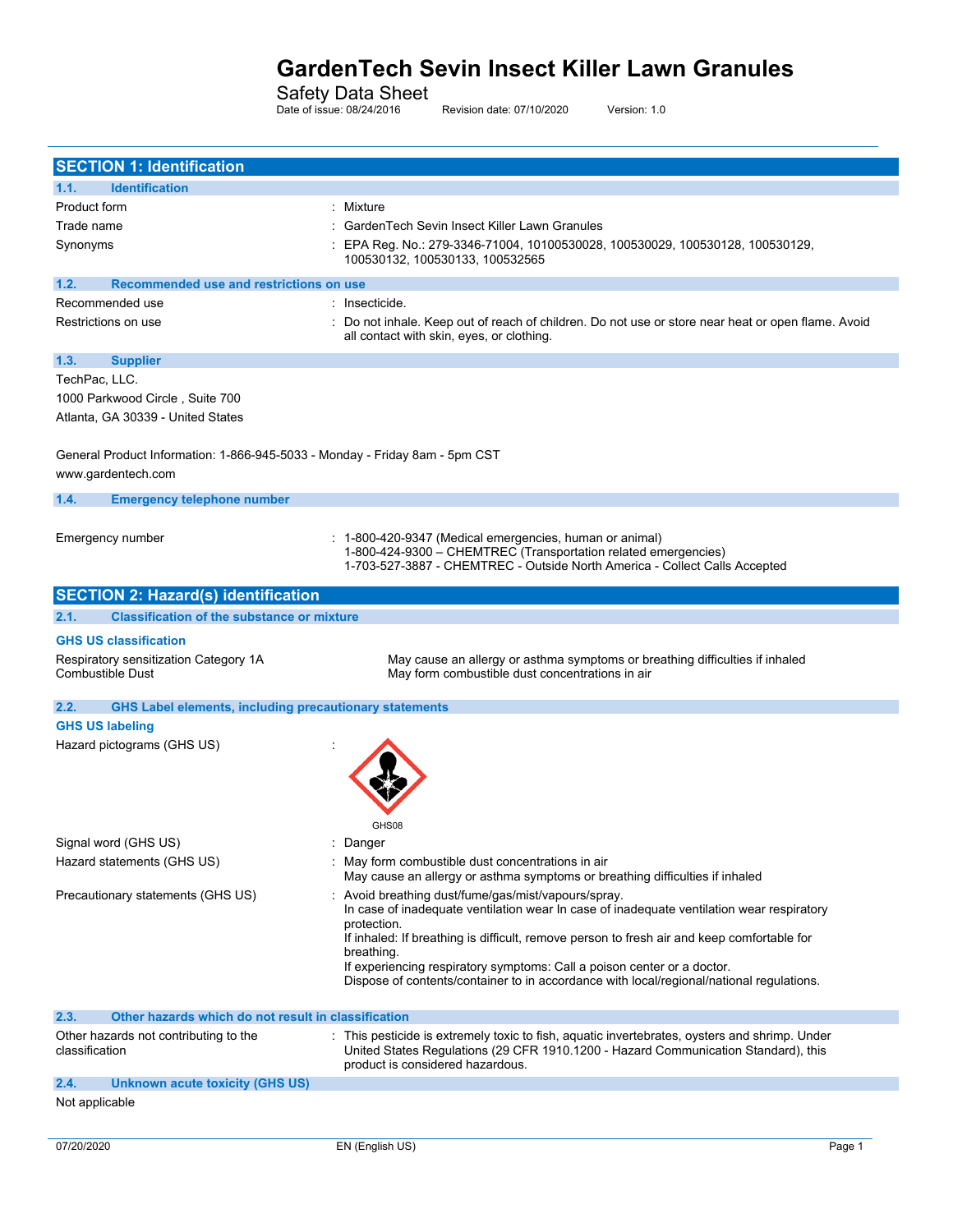Safety Data Sheet

## **SECTION 3: Composition/Information on ingredients**

# **3.1. Substances**

## Not applicable

| 3.2.<br><b>Mixtures</b>                                        |                           |               |
|----------------------------------------------------------------|---------------------------|---------------|
| <b>Name</b>                                                    | <b>Product identifier</b> | $\frac{9}{6}$ |
| Zeta-cypermethrin                                              | (CAS-No.) 52315-07-8      | 0.029         |
| <b>Bifenthrin</b>                                              | (CAS-No.) 82657-04-3      | 0.115         |
| Peanut hulls                                                   | (CAS-No.) N/A             | $90 - 99.5$   |
| Non-hazardous and/or does not meet criteria for classification | (CAS-No.) N/A             | Balance       |

| <b>SECTION 4: First-aid measures</b>                            |                                                                                                                                                                                                     |  |  |
|-----------------------------------------------------------------|-----------------------------------------------------------------------------------------------------------------------------------------------------------------------------------------------------|--|--|
| 4.1.<br><b>Description of first aid measures</b>                |                                                                                                                                                                                                     |  |  |
| First-aid measures general                                      | : Call a poison center/doctor/physician if you feel unwell.                                                                                                                                         |  |  |
| First-aid measures after inhalation                             | : IF INHALED: Remove person to fresh air and keep comfortable for breathing. If experiencing<br>respiratory symptoms: Call a poison center or a doctor.                                             |  |  |
| First-aid measures after skin contact                           | : IF ON SKIN: Wash with plenty of soap and water. Wash skin with plenty of water. If skin<br>irritation or rash occurs: Get medical advice/attention.                                               |  |  |
| First-aid measures after eye contact                            | : IF IN EYES: Rinse cautiously with water for several minutes. Remove contact lenses, if present<br>and easy to do. Continue rinsing. If eye irritation persists: Get medical advice and attention. |  |  |
| First-aid measures after ingestion                              | : IF SWALLOWED: Call a POISON CENTER or doctor/physician if you feel unwell. Rinse mouth.<br>Do NOT induce vomiting unless directed to do so by medical personnel.                                  |  |  |
| 4.2.<br>Most important symptoms and effects (acute and delayed) |                                                                                                                                                                                                     |  |  |
| Symptoms/effects after inhalation                               | : May cause an allergy or asthma symptoms or breathing difficulties if inhaled. May cause<br>respiratory irritation.                                                                                |  |  |

### **4.3. Immediate medical attention and special treatment, if necessary**

This product is a pyrethroid. If large amounts have been ingested, the stomach and intestine should be evacuated. Treatment is symptomatic and supportive. Digestible fats, oils, or alcohol may increase absorption and so should be avoided. Treat symptomatically.

| <b>SECTION 5: Fire-fighting measures</b>                                                 |                                                                     |                                                                                                                                                                                                                                                                                                                                               |
|------------------------------------------------------------------------------------------|---------------------------------------------------------------------|-----------------------------------------------------------------------------------------------------------------------------------------------------------------------------------------------------------------------------------------------------------------------------------------------------------------------------------------------|
| 5.1.                                                                                     | Suitable (and unsuitable) extinguishing media                       |                                                                                                                                                                                                                                                                                                                                               |
| Suitable extinguishing media<br>: Use extinguishing agent suitable for surrounding fire. |                                                                     |                                                                                                                                                                                                                                                                                                                                               |
|                                                                                          | Unsuitable extinguishing media                                      | : Avoid heavy hose streams.                                                                                                                                                                                                                                                                                                                   |
| 5.2.                                                                                     | Specific hazards arising from the chemical                          |                                                                                                                                                                                                                                                                                                                                               |
|                                                                                          | <b>Explosion hazard</b>                                             | : Dust cloud can be ignited by a spark. Fine dust dispersed in air in sufficient concentrations, and<br>in the presence of an ignition source is a potential dust explosion hazard.                                                                                                                                                           |
| Reactivity                                                                               |                                                                     | : This material is friable and can create small dust particles during any handling, processing, and<br>transfer operations. This material can form explosive dust/air suspensions that are ignitable<br>under some conditions.                                                                                                                |
| 5.3.                                                                                     | Special protective equipment and precautions for fire-fighters      |                                                                                                                                                                                                                                                                                                                                               |
|                                                                                          | Firefighting instructions                                           | : Combustible dust - use low-pressure medium fog streams to avoid dust clouds. Ventilate<br>closed spaces before entering. Eliminate ignition sources. Move containers away from the fire<br>area if this can be done without risk.                                                                                                           |
|                                                                                          | Protection during firefighting                                      | : Do not attempt to take action without suitable protective equipment. Self-contained breathing<br>apparatus. Complete protective clothing.                                                                                                                                                                                                   |
|                                                                                          | <b>SECTION 6: Accidental release measures</b>                       |                                                                                                                                                                                                                                                                                                                                               |
| 6.1.                                                                                     | Personal precautions, protective equipment and emergency procedures |                                                                                                                                                                                                                                                                                                                                               |
| 6.1.1.                                                                                   | For non-emergency personnel                                         |                                                                                                                                                                                                                                                                                                                                               |
|                                                                                          | Protective equipment                                                | : Avoid contact with skin, eyes and clothing. Avoid dust formation and breathing dust. Keep all<br>ignition sources away. Ventilate enclosed areas. Wash throughly with soap and water after<br>handling and before eating, drinking or using tobacco. Wear recommended personal protective<br>equipment. Wear suitable protective equipment. |

Emergency procedures **in the start of the startedust** of the above that Avoid contact with skin, eyes and clothing. Contain spill and monitor for excessive dust accumulation. Turn off electric power to area. No flames, no sparks. Eliminate all sources of ignition. Avoid breathing dust/fume/gas/mist/vapours/spray. Ventilate spillage area. Evacuate unnecessary personnel.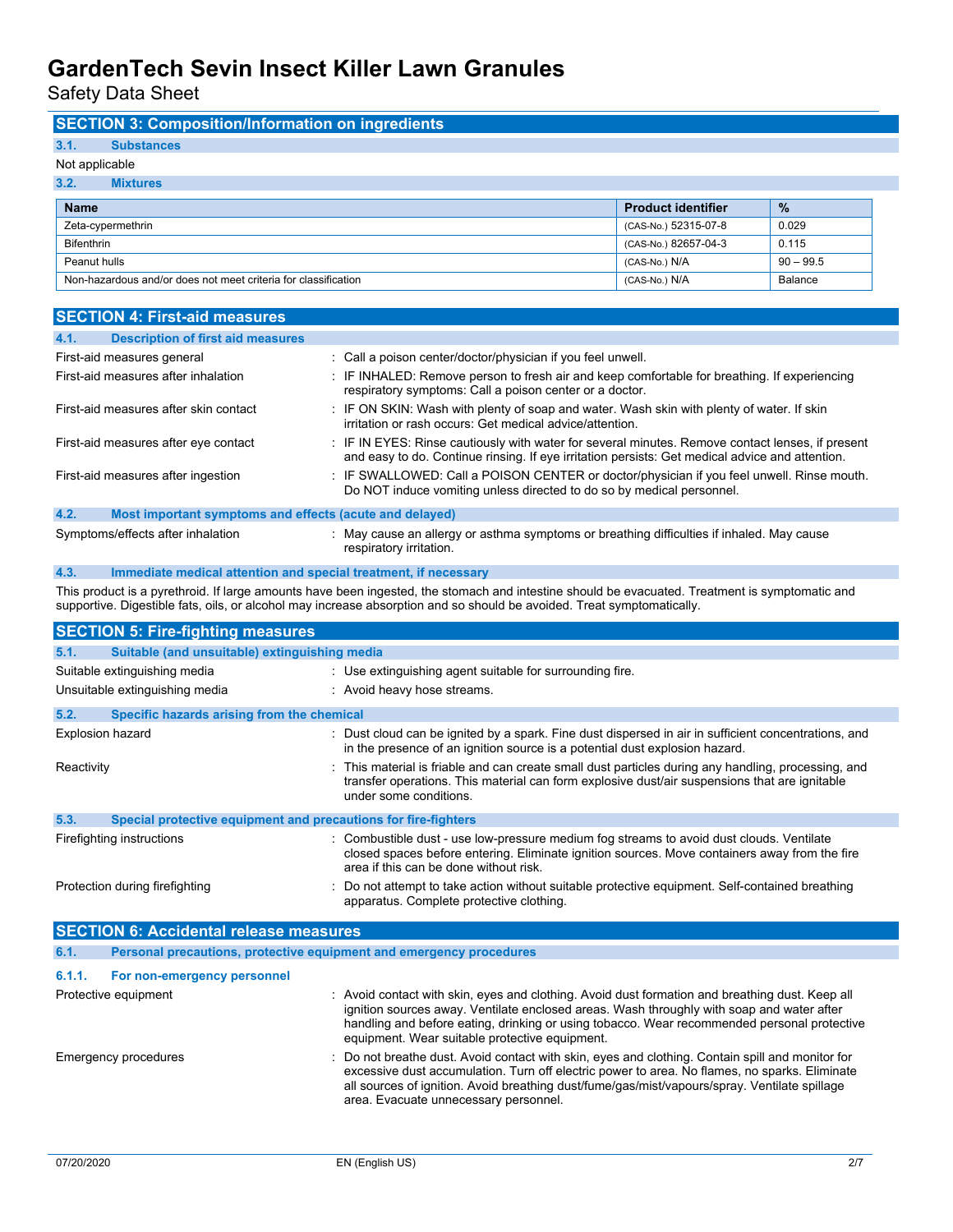Safety Data Sheet

| 6.1.2. | For emergency responders                             |                                                                                                                                                                                                                                                                                                                                                                                 |
|--------|------------------------------------------------------|---------------------------------------------------------------------------------------------------------------------------------------------------------------------------------------------------------------------------------------------------------------------------------------------------------------------------------------------------------------------------------|
|        | Protective equipment                                 | : Do not attempt to take action without suitable protective equipment. For further information<br>refer to section 8: Exposure controls/personal protection.                                                                                                                                                                                                                    |
|        | Emergency procedures                                 | : Contain spill and monitor for excessive dust accumulation. ELIMINATE all ignition sources (no<br>smoking, flares, sparks or flames in immediate area). Ventilate closed spaces before entering.<br>Turn off electric power to area. As an immediate precautionary measure, isolate spill or leak<br>area for at least 100 meters (330 feet) in all directions. Evacuate area. |
| 6.2.   | <b>Environmental precautions</b>                     |                                                                                                                                                                                                                                                                                                                                                                                 |
|        | Avoid release to the environment.                    |                                                                                                                                                                                                                                                                                                                                                                                 |
| 6.3.   | Methods and material for containment and cleaning up |                                                                                                                                                                                                                                                                                                                                                                                 |
|        |                                                      |                                                                                                                                                                                                                                                                                                                                                                                 |

| Methods for cleaning up | : Take up mechanically (sweeping, shoveling) and collect in suitable container for disposal.<br>Minimize generation of dust. Use appropriate PPE. Sweep or scoop spills, dispose of any<br>unusable material in approved landfill. Non-sparking tools should be used. Dust deposits<br>should not be allowed to accumulate on surfaces, as these may form an explosive mixture if<br>they are released into the atmosphere in sufficient concentration. |
|-------------------------|---------------------------------------------------------------------------------------------------------------------------------------------------------------------------------------------------------------------------------------------------------------------------------------------------------------------------------------------------------------------------------------------------------------------------------------------------------|
|-------------------------|---------------------------------------------------------------------------------------------------------------------------------------------------------------------------------------------------------------------------------------------------------------------------------------------------------------------------------------------------------------------------------------------------------------------------------------------------------|

| <b>SECTION 7: Handling and storage</b> |                                                              |                                                                                                                                                                                                                                                                                                                                                                                                                                |  |
|----------------------------------------|--------------------------------------------------------------|--------------------------------------------------------------------------------------------------------------------------------------------------------------------------------------------------------------------------------------------------------------------------------------------------------------------------------------------------------------------------------------------------------------------------------|--|
| 7.1.                                   | <b>Precautions for safe handling</b>                         |                                                                                                                                                                                                                                                                                                                                                                                                                                |  |
|                                        | Precautions for safe handling                                | : Ensure good ventilation of the work station. Wear personal protective equipment. Avoid contact<br>with skin, eyes and clothing. Keep away from sources of ignition - No smoking. Avoid dust<br>formation. Avoid breathing dust/fume/gas/mist/vapours/spray. Take all necessary technical<br>measures to avoid or minimize the release of the product on the workplace. Provide local<br>exhaust or general room ventilation. |  |
|                                        | Hygiene measures                                             | : Do not eat, drink or smoke when using this product. Always wash hands after handling the<br>product.                                                                                                                                                                                                                                                                                                                         |  |
| 7.2.                                   | Conditions for safe storage, including any incompatibilities |                                                                                                                                                                                                                                                                                                                                                                                                                                |  |
|                                        | Storage conditions                                           | : Keep container tightly closed. Keep away from heat, hot surfaces, sparks, open flames and<br>other ignition sources. No smoking. Store in original container. Store in a well-ventilated place.<br>Keep cool. Keep only in original container.                                                                                                                                                                               |  |
|                                        | Incompatible materials                                       | : Heat, sparks, open flame. Sources of ignition. Strong oxidizers. Strong acids. Strong bases.                                                                                                                                                                                                                                                                                                                                 |  |

### **SECTION 8: Exposure controls/personal protection**

**8.1. Control parameters**

No additional information available

| 8.2. | Appropriate engineering controls |                                                                                                                                                                                                                                                                                                                                                                                                                                                          |
|------|----------------------------------|----------------------------------------------------------------------------------------------------------------------------------------------------------------------------------------------------------------------------------------------------------------------------------------------------------------------------------------------------------------------------------------------------------------------------------------------------------|
|      | Appropriate engineering controls | : Ensure good ventilation of the work station. It is recommended that dust control equipment<br>such as local exhaust ventilation and material transport systems involved in handling of this<br>product contain explosion relief vents or an explosion suppression system or an oxygen-<br>deficient environment. Adequate ventilation systems as needed to control concentrations of<br>airborne contaminants below applicable threshold limit values. |
|      | Environmental exposure controls  | : Controls should be engineered to prevent release to the environment, including procedures to<br>prevent spills, atmospheric release and release to waterways. Avoid release to the<br>environment.                                                                                                                                                                                                                                                     |

**8.3. Individual protection measures/Personal protective equipment**

#### **Hand protection:**

Protective gloves

#### **Eye protection:**

Safety glasses

### **Skin and body protection:**

If prolonged exposure is anticipated, it is recommended for handlers to wear appropriate clothing to prevent skin contact. Use of a full body suit such as Tyvek or Tychem suit is recommended.

#### **Respiratory protection:**

In case of insufficient ventilation, use NIOSH approved respiratory protection.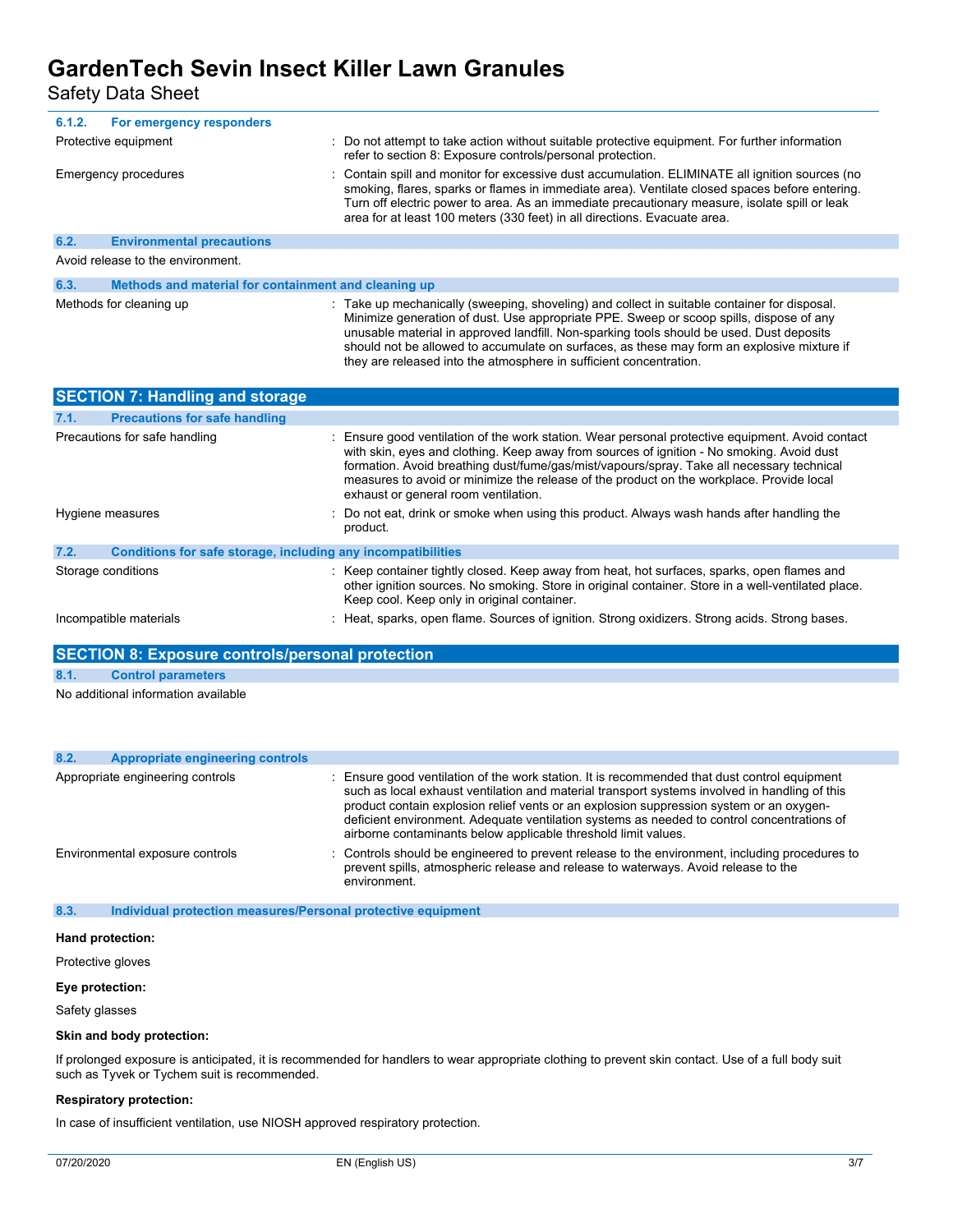Safety Data Sheet



## **SECTION 9: Physical and chemical properties 9.1. Information on basic physical and chemical properties** Physical state in the state in the solid state in the solid state in the solid state in the solid state in the solid Appearance : Brown solid granules Color : Brown Odor : No data available : No data available Odor threshold **in the contract of the contract of the contract of the contract of the contract of the contract of the contract of the contract of the contract of the contract of the contract of the contract of the contrac** pH : No data available Melting point **in the case of the case of the case of the case of the case of the case of the case of the case of the case of the case of the case of the case of the case of the case of the case of the case of the case of** Freezing point **in the case of the Contract Contract Contract Contract Contract Contract Contract Contract Contract Contract Contract Contract Contract Contract Contract Contract Contract Contract Contract Contract Contrac** Boiling point **in the set of the set of the set of the set of the set of the set of the set of the set of the set of the set of the set of the set of the set of the set of the set of the set of the set of the set of the se** Flash point **in the contract of the contract of the contract of the contract of the contract of the contract of the contract of the contract of the contract of the contract of the contract of the contract of the contract o** Relative evaporation rate (butyl acetate=1) : No data available Flammability (solid, gas) : Non-flammable Vapor pressure in the set of the set of the No data available Relative vapor density at 20 °C : No data available Relative density **in the case of the COV**  $\sim$  2011 : Not applicable Bulk density **EXECUTE:** 46.78 lb/cu ft (loose); 54.40 lb/cu ft (tapped) Solubility : Insoluble in water Partition coefficient n-octanol/water (Log Pow) : No data available Auto-ignition temperature **interest and the Contract Auto-** : Not applicable Decomposition temperature **interest and the Composition temperature** intervalse in No data available Viscosity, kinematic **intervalse in the Contract Contract Contract Contract Contract Contract Contract Contract Contract Contract Contract Contract Contract Contract Contract Contract Contract Contract Contract Contract Co** Viscosity, dynamic **intervalse in the Contract of Contract Available** : No data available Explosion limits **Explosion** limits **in the set of the set of the set of the set of the set of the set of the set of the set of the set of the set of the set of the set of the set of the set of the set of the set of the se** Explosive properties **in the COME COMBUST COMBUST** : Combustible dust Oxidizing properties **in the Community Community** Oxidizing properties

#### **9.2. Other information**

No additional information available

## **SECTION 10: Stability and reactivity**

#### **10.1. Reactivity**

This material is friable and can create small dust particles during any handling, processing, and transfer operations. This material can form explosive dust/air suspensions that are ignitable under some conditions.

#### **10.2. Chemical stability**

Stable under normal conditions.

#### **10.3. Possibility of hazardous reactions**

No dangerous reactions known under normal conditions of use. May form combustible dust concentrations in the air. Hazardous polymerization will not occur.

**10.4. Conditions to avoid**

Keep away from heat, hot surfaces, sparks, open flames and other ignition sources. No smoking. Avoid dust formation.

#### **10.5. Incompatible materials**

Strong acids. Strong bases. Heat, sparks, open flame.

#### **10.6. Hazardous decomposition products**

Under normal conditions of storage and use, hazardous decomposition products should not be produced.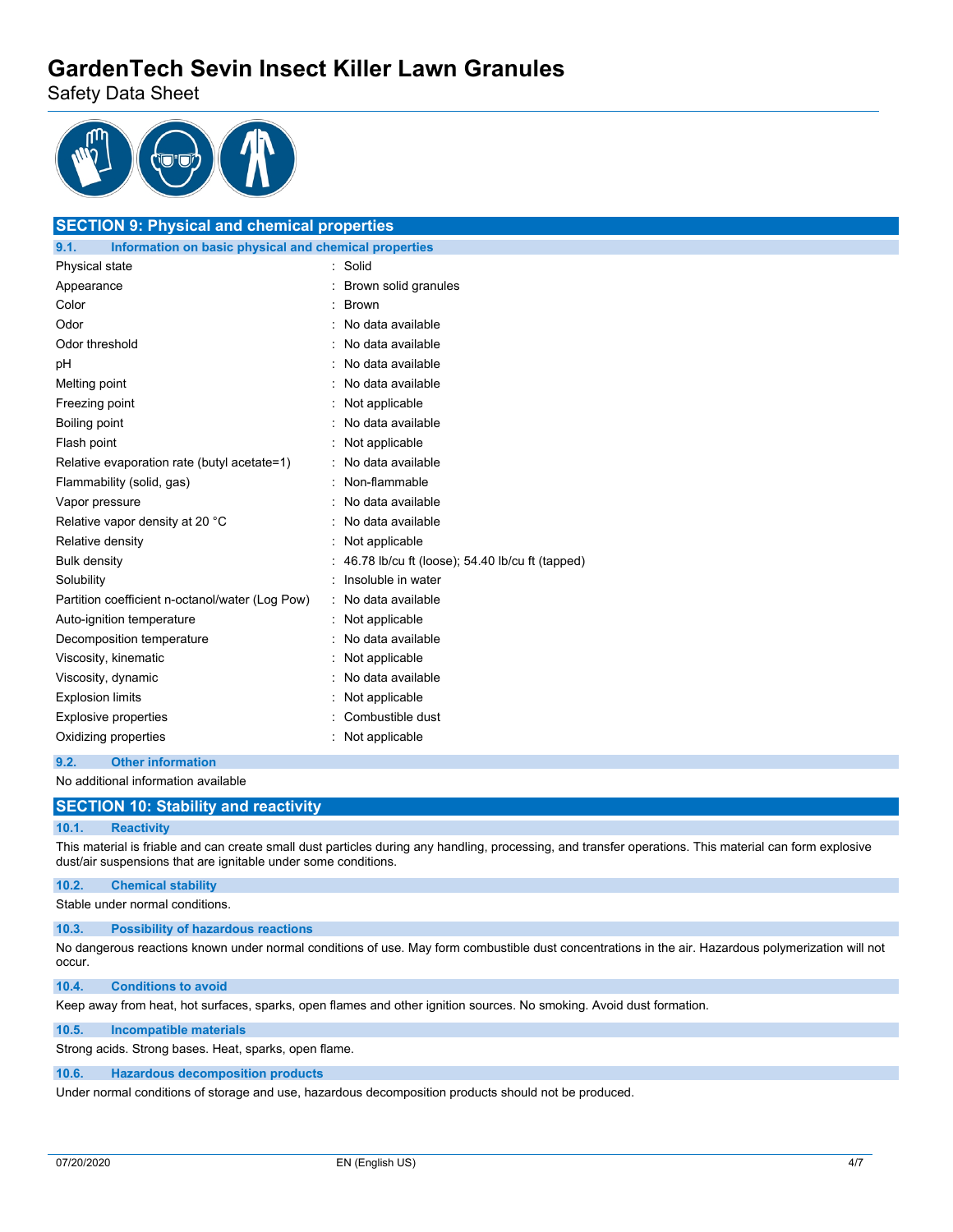Safety Data Sheet

## **SECTION 11: Toxicological information**

### **11.1. Information on toxicological effects**

| Zeta-cypermethrin (52315-07-8) |                                |  |
|--------------------------------|--------------------------------|--|
| LD50 oral rat                  | 247 mg/kg                      |  |
| LD50 dermal rabbit             | > 2460 mg/kg                   |  |
| LC50 inhalation rat (mg/l)     | $2.5 \text{ mg}/\frac{1}{4}$ h |  |
| Bifenthrin (82657-04-3)        |                                |  |
| LD50 oral rat                  | 55 mg/kg                       |  |
| LD50 dermal rat                | > 2000 mg/kg                   |  |
| LC50 inhalation rat (mg/l)     | $0.8$ mg/l/4h                  |  |

| <b>GHS-US Properties</b>                              | <b>Classification</b>                                                         |
|-------------------------------------------------------|-------------------------------------------------------------------------------|
| Acute toxicity (oral)                                 | Not classified                                                                |
| Acute toxicity (dermal)                               | Not classified                                                                |
| Acute toxicity (inhalation)                           | Not classified                                                                |
| Skin corrosion/irritation                             | Not classified                                                                |
| Serious eye damage/irritation                         | Not classified                                                                |
| Respiratory or skin sensitization                     | May cause an allergy or asthma symptoms or breathing difficulties if inhaled. |
| Germ cell mutagenicity                                | Not classified                                                                |
| Carcinogenicity                                       | Not classified                                                                |
| Reproductive toxicity                                 | Not classified                                                                |
| Specific target organ toxicity<br>(single exposure)   | Not classified                                                                |
| Specific target organ toxicity<br>(repeated exposure) | Not classified                                                                |
| Aspiration hazard                                     | Not classified                                                                |

| <b>Potential health effects</b> |                                                                                                                                                                                                                                                                                                                                                                                                                                                                        |
|---------------------------------|------------------------------------------------------------------------------------------------------------------------------------------------------------------------------------------------------------------------------------------------------------------------------------------------------------------------------------------------------------------------------------------------------------------------------------------------------------------------|
| General                         |                                                                                                                                                                                                                                                                                                                                                                                                                                                                        |
| Acute                           | : Contact with bifenthrin may occasionally produce skin sensations such as rashes, numbing, burning or tingling.<br>These skin sensations are reversible and usually subside within 12 hours.                                                                                                                                                                                                                                                                          |
| Chronic                         | : Bifenthrin: Long-term exposure caused neurotoxicity (tremors and impaired gait) in the early exposure in animal<br>studies, but tremors disappeared with continued exposure.                                                                                                                                                                                                                                                                                         |
| <b>Inhalation</b>               |                                                                                                                                                                                                                                                                                                                                                                                                                                                                        |
| Acute                           | : Exposure to dust may cause nasal and respiratory irritation. Individuals with known allergies to peanuts may have an<br>allergic reaction.                                                                                                                                                                                                                                                                                                                           |
| <b>Skin</b>                     |                                                                                                                                                                                                                                                                                                                                                                                                                                                                        |
| Acute                           | : May cause mild mechanical irritation. Bifenthrin can cause feelings of burning, tingling or numbness in exposed areas<br>(paraesthesia). Zeta-cypermethrin: Skin contact (vapor or powder) may be followed by transient tingling or numbness,<br>usually of the face, but this subsides without treatment.                                                                                                                                                           |
| Eye                             |                                                                                                                                                                                                                                                                                                                                                                                                                                                                        |
| Acute                           | : May cause mild mechanical irritation.                                                                                                                                                                                                                                                                                                                                                                                                                                |
| Ingestion                       |                                                                                                                                                                                                                                                                                                                                                                                                                                                                        |
| Acute                           | : Under normal conditions of use, no health effects are expected. Large doses of zeta-cypermethrin, ingested by<br>laboratory animals, may produce signs of toxicity including tremors, incoordination, convulsions, staggered gait, and<br>oral discharge. Experience to date indicates that contact with zeta-cypermethrin may produce skin sensations such<br>as numbing, burning or tingling. These sensations are reversible and usually subside within 12 hours. |
| <b>Mutagenicity</b>             | : Zeta-cypermethrin: Not genotoxic in laboratory tests. Bifenthrin: Not genotoxic in animal studies.                                                                                                                                                                                                                                                                                                                                                                   |
| Carcinogenicity                 | : Zeta-cypermethrin is not classified as a carcinogen by NTP, IARC or OSHA. Bifenthrin: is not classified as a<br>carcinogen by NTP, IARC and OSHA.                                                                                                                                                                                                                                                                                                                    |
| <b>Reproductive Effects</b>     | : Zeta-cypermethrin is not a developmental or reproductive toxicant. Bifenthrin: Not teratogenic in animal experiments.                                                                                                                                                                                                                                                                                                                                                |

## **SECTION 12: Ecological information 12.1. Toxicity Zeta-cypermethrin (52315-07-8)** LC50 Acute fish 1 **Departument 1** 0.00039 mg/l (Exposure time: 96h - Rainbow trout)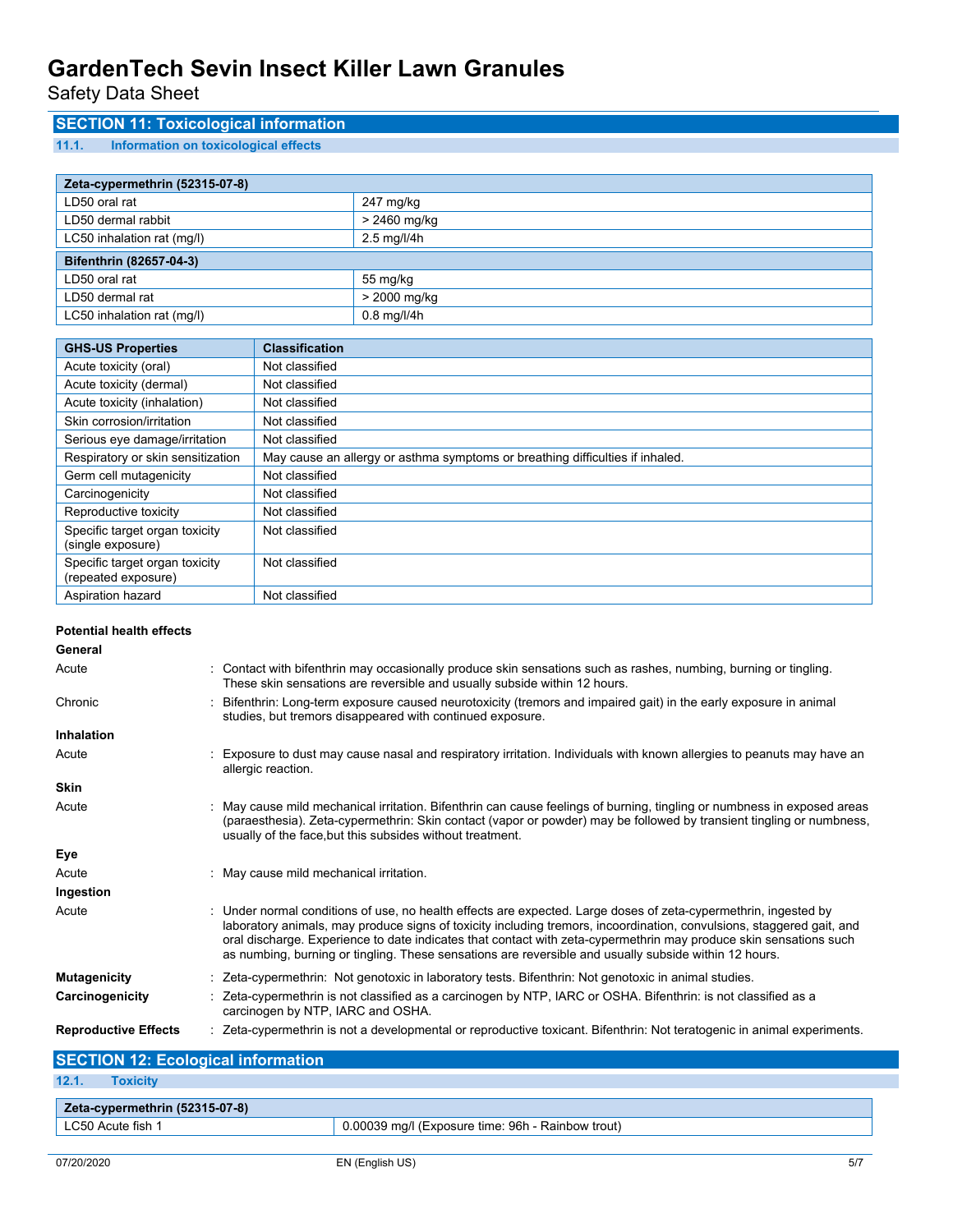Safety Data Sheet

| Zeta-cypermethrin (52315-07-8) |                                                       |  |
|--------------------------------|-------------------------------------------------------|--|
| LC50 Acute fish 2              | 0.00095 (Exposure time: 96h - Sheepshead minnow)      |  |
| LC50 Acute crustacea 1         | 0.00000475 mg/l (Exposure time: 96h - Mysid shrimp)   |  |
| LC50 Acute crustacea 2         | 0.0000036 mg/l (Exposure time: 48h - Hyalella Azteca) |  |
| NOEC Chronic fish 1            | 0.00014 mg/l (Fathead minnow)                         |  |
| NOEC Chronic crustacea 1       | 0.00000078 mg/l (Mysid shrimp)                        |  |
| Bifenthrin (82657-04-3)        |                                                       |  |
| LC50 Acute fish 1              | 0.00035 mg/l (Exposure time: 96h - Bluegill sunfish)  |  |
| LC50 Acute fish 2              | 0.00015 mg/l (Exposure time: 96h - Rainbow trout)     |  |
| LC50 Acute crustacea 1         | 0.000004 mg/l (Exposure time: 96h - Mysid shrimp)     |  |
| LC50 Acute crustacea 2         | 0.0016 mg/l (Exposure time: 48h - Daphnia magna)      |  |

### **12.2. Persistence and degradability**

| Zeta-cypermethrin (52315-07-8)                                                                                     |                                                                                           |  |
|--------------------------------------------------------------------------------------------------------------------|-------------------------------------------------------------------------------------------|--|
| Zeta-cypermethrin: Non-persistent. Readily hydrolyzed. Not readily biodegradable.<br>Persistence and degradability |                                                                                           |  |
| <b>Bifenthrin (82657-04-3)</b>                                                                                     |                                                                                           |  |
| Persistence and degradability                                                                                      | Bifenthrin: Moderately persistent. Does not readily hydrolyze. Not readily biodegradable. |  |

### **12.3. Bioaccumulative potential**

| Zeta-cypermethrin (52315-07-8) |                                                                                  |
|--------------------------------|----------------------------------------------------------------------------------|
| Bioaccumulative potential      | Zeta-cypermethrin: The substance does not have a potential for bioconcentration. |
| Bifenthrin (82657-04-3)        |                                                                                  |
| Bioaccumulative potential      | Bifenthrin: has a potential for bioconcentration.                                |

### **12.4. Mobility in soil**

| Zeta-cypermethrin (52315-07-8) |                                                                 |  |
|--------------------------------|-----------------------------------------------------------------|--|
| Mobility in soil               | Zeta-cypermethrin: Immobile. Not expected to reach groundwater. |  |
| <b>Bifenthrin (82657-04-3)</b> |                                                                 |  |
| Mobility in soil               | Bifenthrin: Immobile. Not expected to reach groundwater.        |  |

| 12.5.<br>Other adverse effects               |                                                                                                |
|----------------------------------------------|------------------------------------------------------------------------------------------------|
| GardenTech Sevin Insect Killer Lawn Granules |                                                                                                |
| Ecological Fate                              | This pesticide is extremely toxic to fish, aquatic invertebrates including oysters and shrimp. |

|       | <b>SECTION 13: Disposal considerations</b> |                                                                                            |
|-------|--------------------------------------------|--------------------------------------------------------------------------------------------|
| 13.1. | <b>Disposal methods</b>                    |                                                                                            |
|       | Product/Packaging disposal recommendations | : Dispose of content and/or container in accordance with local, regional, national, and/or |

international regulations.

| <b>SECTION 14: Transport information</b> |  |
|------------------------------------------|--|
|                                          |  |

|             | <b>UN number</b> | <b>Proper Shipping Name</b>                                                                                                | <b>Transport hazard</b><br>class(es) | Packing group | <b>Environmental hazards</b> |
|-------------|------------------|----------------------------------------------------------------------------------------------------------------------------|--------------------------------------|---------------|------------------------------|
| <b>DOT</b>  | Not regulated    | Not regulated                                                                                                              | Not regulated                        | Not regulated | Not applicable               |
| <b>IMDG</b> | <b>UN3077</b>    | Packaging greater than 5 kg:<br>Environmentally hazardous substance,<br>solid, n.o.s (Bifenthrin and Zeta-<br>cypermetrin) | 9                                    | Ш             | Marine pollutant             |
| <b>IATA</b> | <b>UN3077</b>    | Packaging greater than 5 kg:<br>Environmentally hazardous substance,<br>solid, n.o.s (Bifenthrin and Zeta-<br>cypermetrin) | 9                                    | Ш             | Acute aguatic toxicity       |

# **SECTION 15: Regulatory information**